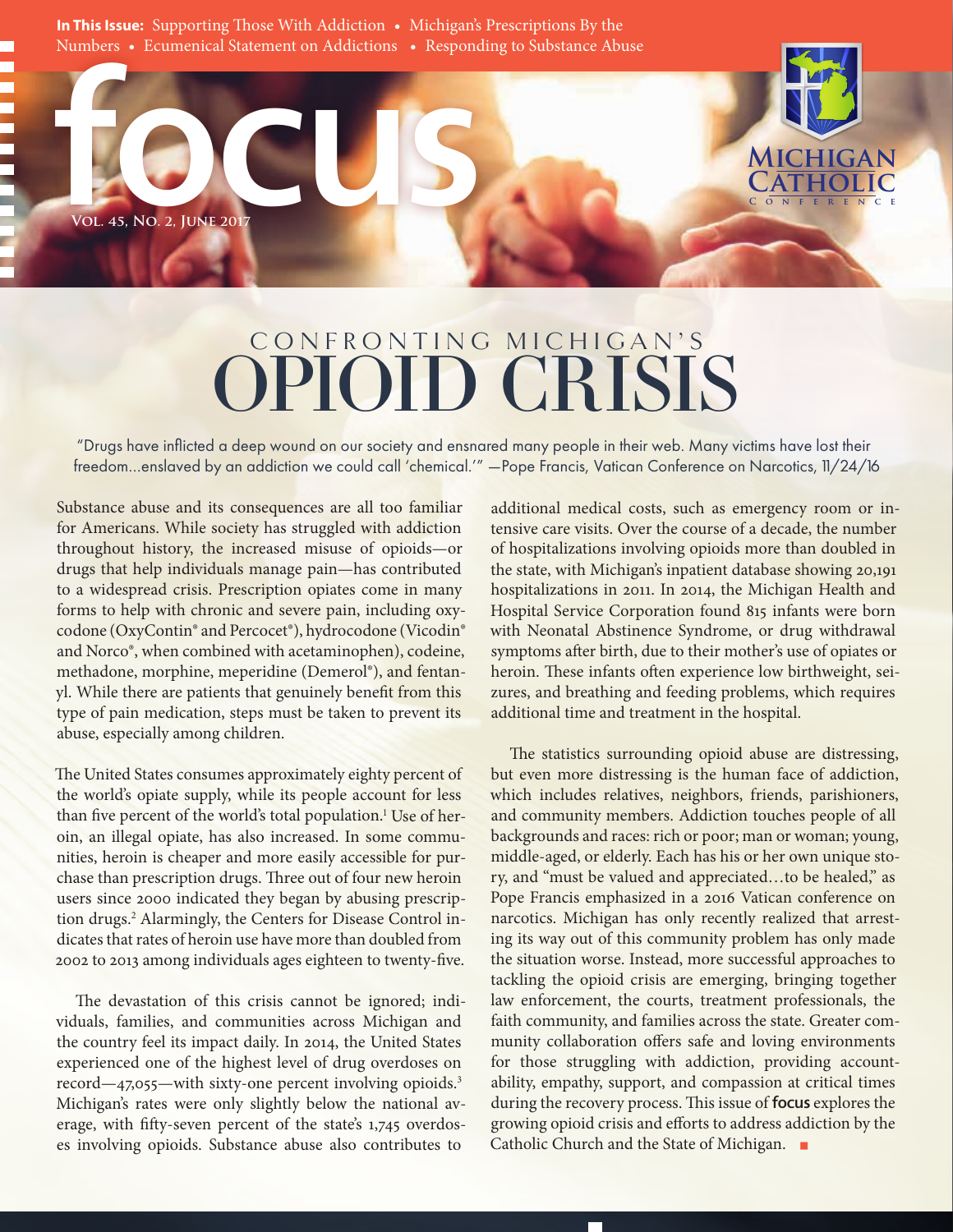## SUPPORTING THOSE WITH ADDICTION

"The Church is called to serve, to reach out, to help rebuild lives, and to support individuals, families, and communities in the fight against the slavery of drug and alcohol abuse." —U.S. Bishops, *New Slavery New Freedom: A Pastoral Message on Substance Abuse*, 1990

Over twenty-five years ago, the bishops of the United States wrote that the Catholic Church should walk alongside those struggling with substance abuse. Within the pastoral statement *New Slavery New Freedom*, the bishops highlighted the "human devastation" caused by chemical dependency, which pushes individuals into "a world of lonely isolation" and low self-worth. Today that call continues to be relevant, as addiction tears apart families, contributes to increased crime, and raises health care costs. Motivated by faith, the Church is able to "share our hope and love" with those hurt by this epidemic, even when they are ashamed to ask for

# M I C H I G A N ' S P R E S C R I P T I O N S BY THE NUMBERS

In 2014, 240 million prescription were written for opioids nationally. Statistics from the U.S. Department of Health and Human Services show that this is the equivalent of every American adult receiving one bottle of opioid pills. The U.S. Drug Enforcement Agency (DEA) classifies drugs into five categories on a controlled substance list based on their acceptable medical use and potential for dependence or abuse. Schedule I drugs like heroin have no accepted medical use and a high potential for abuse, while Schedule V drugs have a low potential for abuse and low risk of dependence. Many

help. Across Michigan, Catholic charitable agencies offer substance abuse counseling with the belief that each person "must be listened to, understood, loved...and healed" rather than judged.4 Catholic health care centers contribute to prevention efforts and offer person-centered treatment, while Catholic parishes host recovery support groups and offer prayers and encouragement. In each of these actions, the Church reminds those in need they are not alone. ■

## SAFE DRUG DISPOSAL

In 2009, a national survey on drug use from the Substance Abuse and Mental Health Services Administration (SAMHA) found over seventy percent of those who abused prescription painkillers obtained the drugs from friends or relatives. Properly disposing of prescription pain medications is an important step in preventing misuse. Individuals can safely and anonymously dispose of expired, unwanted, or unused prescription drugs (excluding liquids, inhalers, patches, or syringes) at any of the twenty-nine Michigan State Police posts across the state from Monday through Friday, 8:00 AM–4:00 PM. To find other drug disposal sites, visit https://goo.gl/Li99Ff. Additional information on safe disposal can be found at https://www.michigan.gov/deqdrugdisposal.

of the opioids that are typically abused are Schedule II drugs, such as oxycodone (OxyContin®), Vicodin®, and fentanyl. Below is a look at the numbers of prescriptions and dosage units written in Michigan for controlled substances, including Schedule II drugs, which have a high potential for abuse and dependence.



Schedule II Drugs

*2*

Schedule II Drugs

# DEATHS FROM



 62 Opioid-Related 37 Heroin-Related



 568 Opioid-Related 433 Heroin-Related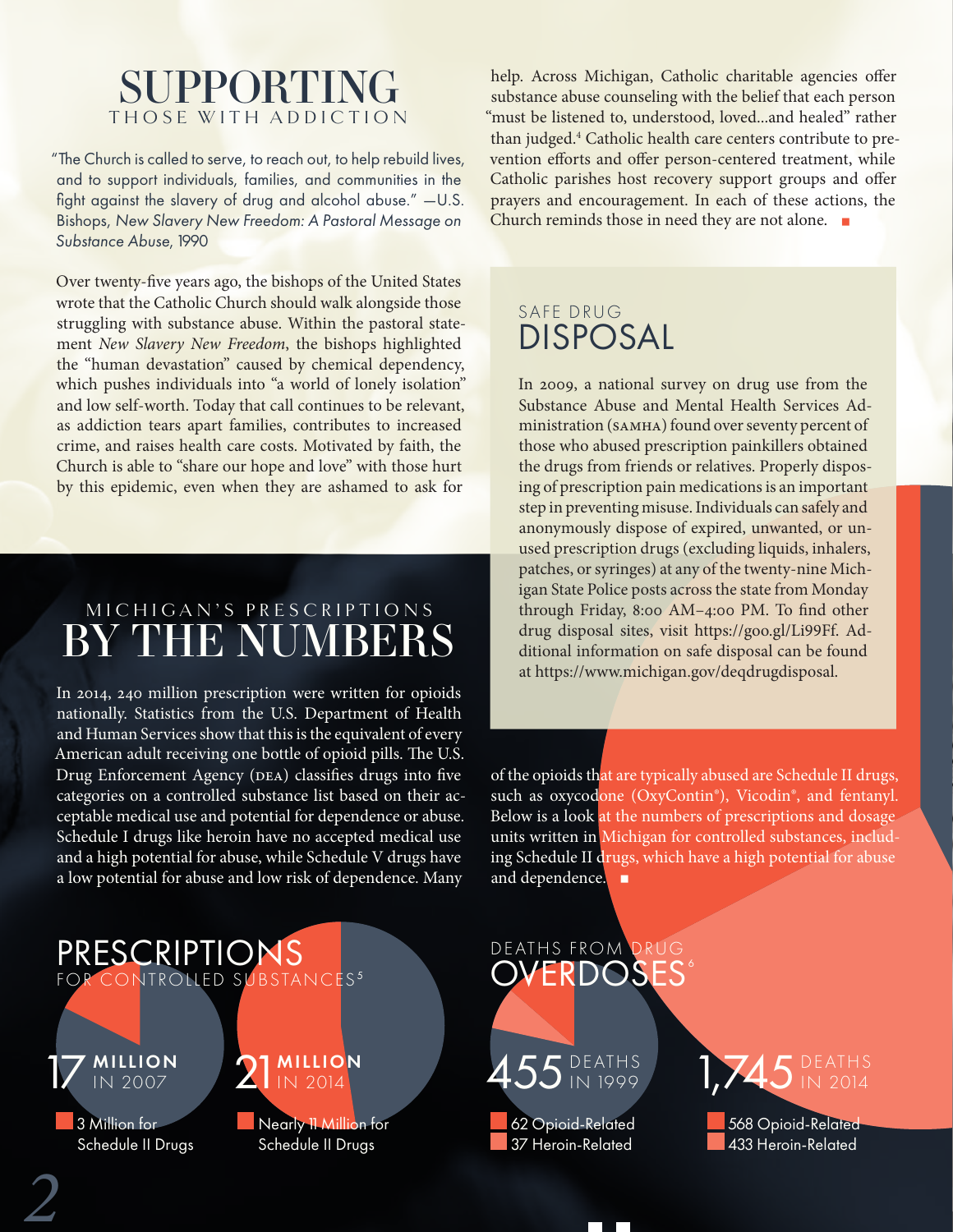

*Most Reverend John Doerfler*

On April 12, 2017, four faith communities in the Upper Peninsula, including the Catholic Diocese of Marquette, released an ecumenical statement on addictions. As addiction is an issue of concern across Michigan, an excerpt from this statement has been reprinted for wider circulation. The full statement is available at https://goo.gl/2QzGgm.

#### **COMMENTARY** ON ECUMENICAL STATEMENT ON ADDICTIONS

Confronted by the grave, extensive problems of addictions in Michigan's Upper Peninsula, Bishop Rayford J. Ray of the Episcopal Diocese of Northern Michigan, Reverend Thomas Skrenes, Bishop of the Northern Great Lakes Synod of the Evangelical Lutheran Church in America, The Reverend Elbert P. Dulworth, District Superintendent of the Marquette District of the United Methodist Church and I are moved at the depth of the suffering of individuals, families and society. The number of people impacted by addictions is staggering. We, as brothers in the Lord Jesus, have chosen to address the problem of addictions because reaching out to those in need is essential to living a Christian life. *We are called by the Lord to live out our faith not just behind church walls, but in loving service to our community.* The Bible exhorts us to care for the needs of our fellow human beings. For example, it says in the Letter of James (James 2:15– 16): "If a brother or sister has nothing to

wear and has no food for the day, and one of you says to them, 'Go in peace, keep warm, and eat well,' but you do not give them the necessities of the body, what good is it?" As followers of Jesus we cannot simply utter pious platitudes and turn our backs on our sisters and brothers who are suffering from addictions. The love of Christ moves us to embrace and walk with them. Moreover, we fellow Christian leaders act together as citizens. A good citizen cultivates the virtue of patriotism, which embodies the love of our country, our state and our local community. To be truly patriotic means to look beyond our own needs as individuals and offer ourselves in service to society. To be patriotic means to live with the common good in central focus. We address the problem of addictions as good citizens who want to make a difference.

**Most Reverend John Doerfler** 

Bishop of the Diocese of Marquette

# ECUMENICAL STATEMENT ON ADDICTIONS

"The faith communities of the Upper Peninsula have seen the destruction caused by addiction in our communities, parishes and families. We are dedicated to help prevent this destruction by reaching out to all those in need. We want to provide hope to all of our families and friends plagued with destructive addiction behaviors.

Substance abuse and addiction impacts all of us. In spite of the best efforts to thwart illicit drugs or attempt to punish those who engage in their use, illegal drug abuse remains a deeply ingrained aspect of life in our Upper Peninsula community…As faith communities we cannot stand idly by and

do nothing as this epidemic threatens our communities. We must start by exposing the incidence of addiction and the havoc it brings to families and individuals. It is a disease that can be treated…

To the person suffering from addiction the path to recovery can appear scary and overwhelming, but as faith based communities, we serve as the outstretched hand to offer God's love and new hope for those afflicted with this disease. Our faith communities wish to provide new hope to all those suffering from addiction and assure them that help for recovery is available. To those struggling with addiction we say: the loving hands of your faith communities stand ready to catch you and stand by your side to assist in bearing the cross that you carry from the darkness of addiction into the light along your path to recovery. We extend our hand to you and ask you to take our hand." ■

*3*